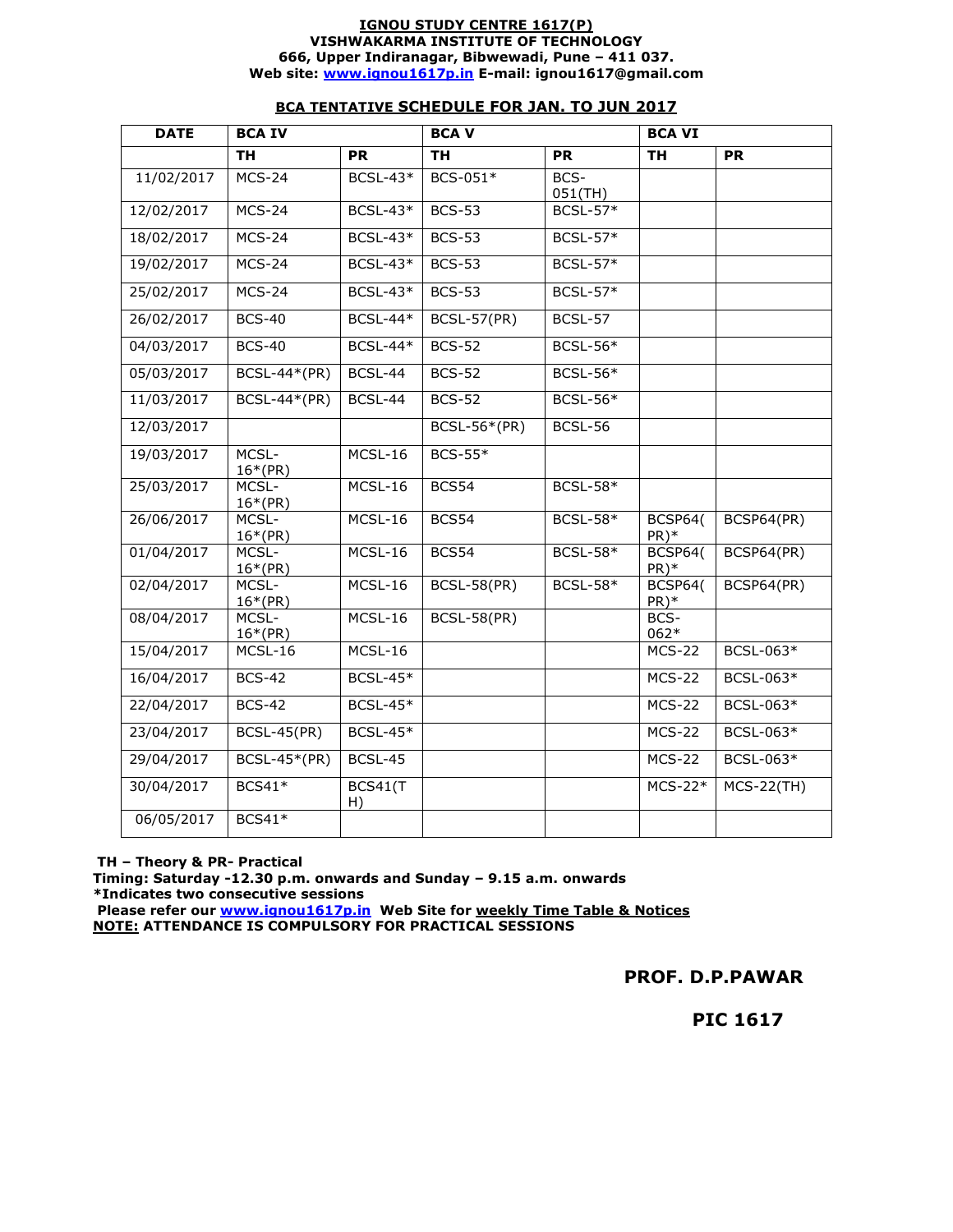### **IGNOU STUDY CENTRE 1617(P) VISHWAKARMA INSTITUTE OF TECHNOLOGY 666, Upper Indiranagar, Bibwewadi, Pune – 411 037. Web site: www.ignou1617p.in E-mail: ignou1617@gmail.com**

### **MCA TENTATIVE SCHEDULE FOR JAN. TO JUN 2017**

| <b>DATE</b> |                     | <b>MCAII</b><br><b>MCA III</b><br><b>MCA IV</b> |               |                   | <b>MCAV</b>   |                   |               |                     |
|-------------|---------------------|-------------------------------------------------|---------------|-------------------|---------------|-------------------|---------------|---------------------|
|             | <b>TH</b>           | PR                                              | <b>TH</b>     | PR                | <b>TH</b>     | PR                | <b>TH</b>     | PR                  |
| 11/02/2017  | $MCS-24$            | MCSL-<br>$25*$                                  | $MCS-31*$     | $MCS31$ (TH)      | $MCS-43$      | $MCSL-45*$        | <b>MCS-53</b> | MCSL-<br>$054*$     |
| 12/02/2017  | <b>MCS-24</b>       | MCSL-<br>$25*$                                  | $MCS-31*$     | MCS31(TH)         | $MCS-43$      | $MCSL-45*$        | <b>MCS-53</b> | MCSL-<br>054*       |
| 18/02/2017  | $MCS-24$            | MCSL-<br>$25*$                                  | $MCS-31$      | MCS31((TH)        | $MCS-43$      | $MCSL-45*$        | <b>MCS-53</b> | MCSL-<br>054*       |
| 19/02/2017  | $MCS-24$            | MCSL-<br>$25*$                                  | <b>MCS-35</b> | MCSL-36*          | <b>MCS-43</b> | $MCSL-45*$        | <b>MCS-53</b> | MCSL-<br>$054*$     |
| 25/02/2017  | $MCS-24$            | MCSL-<br>$25*$                                  | $MCS-35$      | $MCSL-36*$        | $MCS-43$      | $MCSL-45*$        | <b>MCS-53</b> | MCSL-<br>054*       |
| 26/02/2017  | $MCS-21$            | MCSL-<br>$25*$                                  | <b>MCS-35</b> | $MCSL-36*$        | $MCS-43*$     | MCS-<br>43(TH)    | $MCS-53*$     | MCS-<br>53(TH)      |
| 04/03/2017  | $MCS-21$            | MCSL-<br>$25*$                                  | $MCS-35$      | $MCSL-36*$        | $MCS-44*$     | MCS-44            | MCSE-<br>003* | MCSE-<br>003(TH)    |
| 05/03/2017  | $MCS-21$            | MCSL-<br>$25*$                                  | <b>MCS-35</b> | MCSL-36*          | $MCS-44*$     | MCS-44            | MCSE-<br>003  | MCSE-<br>003(TH)    |
| 11/03/2017  | $MCS-21$            | MCSL-<br>$25*$                                  | $MCS-35*$     | $MCS-35(TH)$      | $MCS-44*$     | $MCS-44$          | MCSE*-<br>011 | MCSE-<br>$011$ (TH) |
| 12/03/2017  | $MCS-21$            | MCSL-<br>$25*$                                  | $MCS-34$      | $MCSL-36*$        | $MCS-41$      | $MCSL-45*$        | MCSE-<br>011  | MCSE-<br>$011$ (TH) |
| 19/03/2017  | MCS-<br>$21*$       | MCS-<br>$21$ (TH)                               | MCS-34        | $MCSL-36*$        | $MCS-41$      | $MCSL-45*$        | $MCS-51$      | MCSL-<br>054*       |
| 25/03/2017  | <b>MCS-23</b>       | MCSL-<br>$25*$                                  | MCS-34        | $MCSL-36*$        | $MCS-41$      | $MCSL-45*$        | $MCS-51$      | MCSL-<br>$054*$     |
| 26/06/2017  | <b>MCS-23</b>       | MCSL-<br>$25*$                                  | MCS-34        | $MCSL-36*$        | $MCS-41$      | $MCSL-45*$        | $MCS-51$      | MCSL-<br>054*       |
| 01/04/2017  | <b>MCS-23</b>       | MCSL-<br>$25*$                                  | MCS-34        | $MCSL-36*$        | $MCS-41$      | $MCSL-45*$        | $MCS-51$      | MCSL-<br>$054*$     |
| 02/04/2017  | <b>MCS-23</b>       | MCSL-<br>$25*$                                  | $MCS-33*$     | <b>MCS-33(TH)</b> | $MCS-41*$     | MCS-<br>$41$ (TH) | $MCS-51$      | MCSL-<br>054*       |
| 08/04/2017  | $MCS-23$            | MCSL-<br>$25*$                                  | <b>MCS-32</b> | $MCSL-36*$        | $MCS-42*$     | MCS-<br>42(TH)    | $MCS-52*$     | MCS-<br>52(TH)      |
| 15/04/2017  | $MCS-22$            | MCSL-<br>$25*$                                  | <b>MCS-32</b> | $MCSL-36*$        | $MCS-42*$     | MCS-<br>42(TH)    | MCSE-<br>004* | MCSE-<br>$004$ (TH) |
| 16/04/2017  | <b>MCS-22</b>       | MCSL-<br>$25*$                                  | <b>MCS-32</b> | MCSL-36*          | $MCS-42*$     |                   | MCSE-<br>004  | MCSE-<br>$004$ (TH) |
| 22/04/2017  | <b>MCS-22</b>       | MCSL-<br>$25*$                                  | <b>MCS-32</b> | $MCSL-36*$        |               |                   |               |                     |
| 23/04/2017  | $\overline{MCS-22}$ | MCSL-<br>$25*$                                  | <b>MCS-32</b> | $MCSL-36*$        |               |                   |               |                     |
| 29/04/2017  | <b>MCS-22</b>       | MCSL-<br>$25*$                                  |               |                   |               |                   |               |                     |
| 30/04/2017  | MCS-<br>$22*$       | MCS-<br>22(TH)                                  |               |                   |               |                   |               |                     |

**TH – Theory & PR- Practical Timing: Saturday -12.30 p.m. onwards and Sunday – 9.15 a.m. onwards \*Indicates two consecutive sessions Please refer our www.ignou1617p.in Web Site for weekly Time Table & Notices NOTE: ATTENDANCE IS COMPULSORY FOR PRACTICAL SESSIONS** 

**PROF. D.P.PAWAR** 

 **PIC 1617 P**